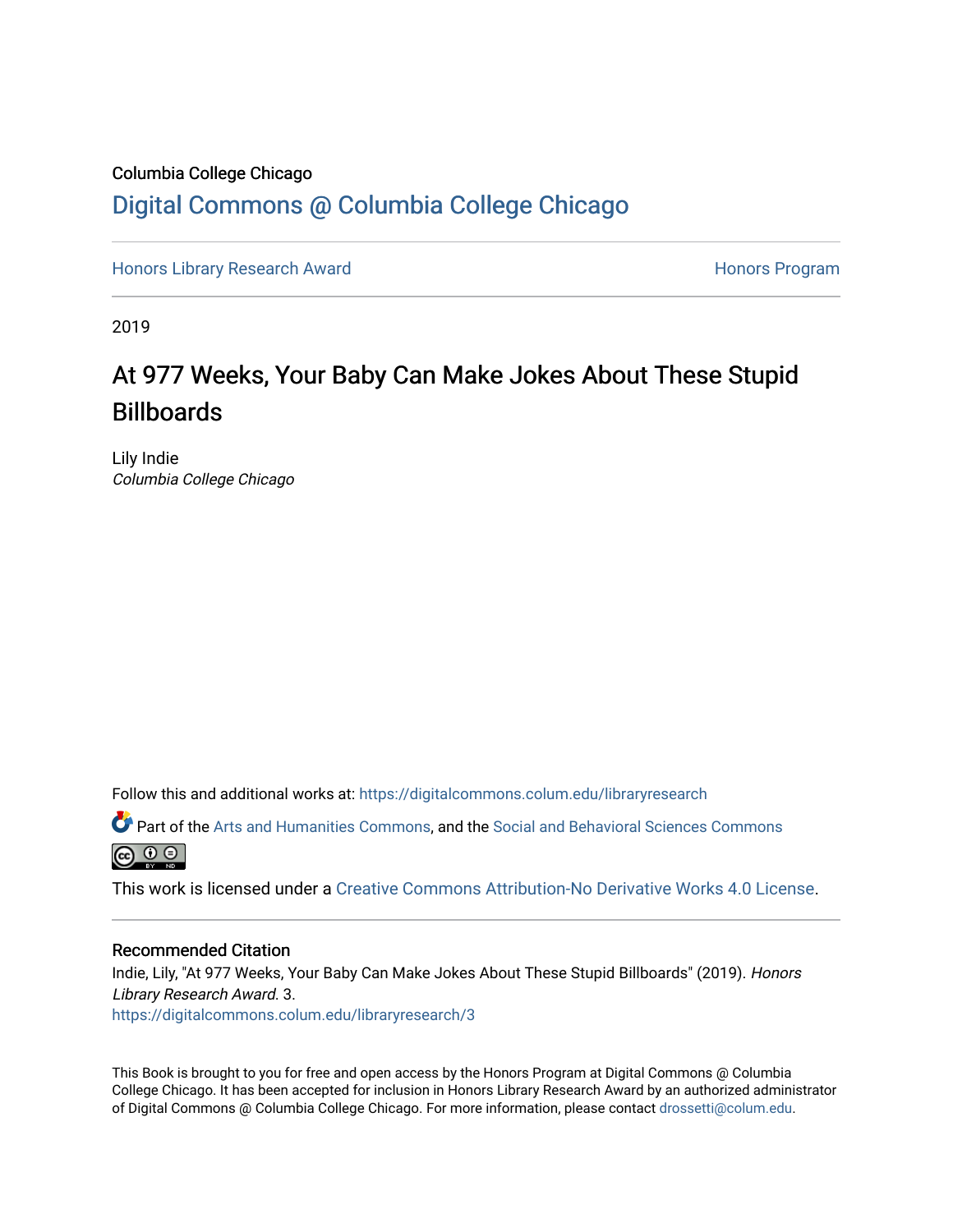At 977 Weeks, Your Baby Can Make Jokes About These Stupid Billboards

In my final year of high school, I overheard an english teacher explaining an assignment to her students. They were to write a persuasive essay on the topic of their choosing--anything under the sun, so long as it would take them three pages, double-spaced, Times New Roman font. Later in the class period, a student approached her and said she planned to do her essay on abortion (a topic of her choosing, existing under the sun). The teacher promptly told her to find a new subject. I froze in my eavesdropping station, bracing myself for the inevitable discussion on the controversy and deep-seeded personal beliefs surrounding this vital aspect of women's reproductive health. But it never came. The teacher merely said, "I'm sick of reading those essays," and sent the student on her not-so-merry way.

As a society, we've been talking about abortion for a *long* time, and while we still have a lot to talk about, we've grown tired of the conversation. Abortion has become one of the most polarized issues in our society; everyone has opinions, and nobody wants to change them, so we continue to spew the same thoughts and ideas when we know nobody is listening. We cannot communicate, we cannot think critically about the issue, and therefore, we cannot act.

Stalemated abortion rhetoric creates a stalemated political climate. If we want to change legislation, we have to change the conversation, finding new strategies through which to convey our ideas. Our solution can be found in the most unlikely of places: comedy.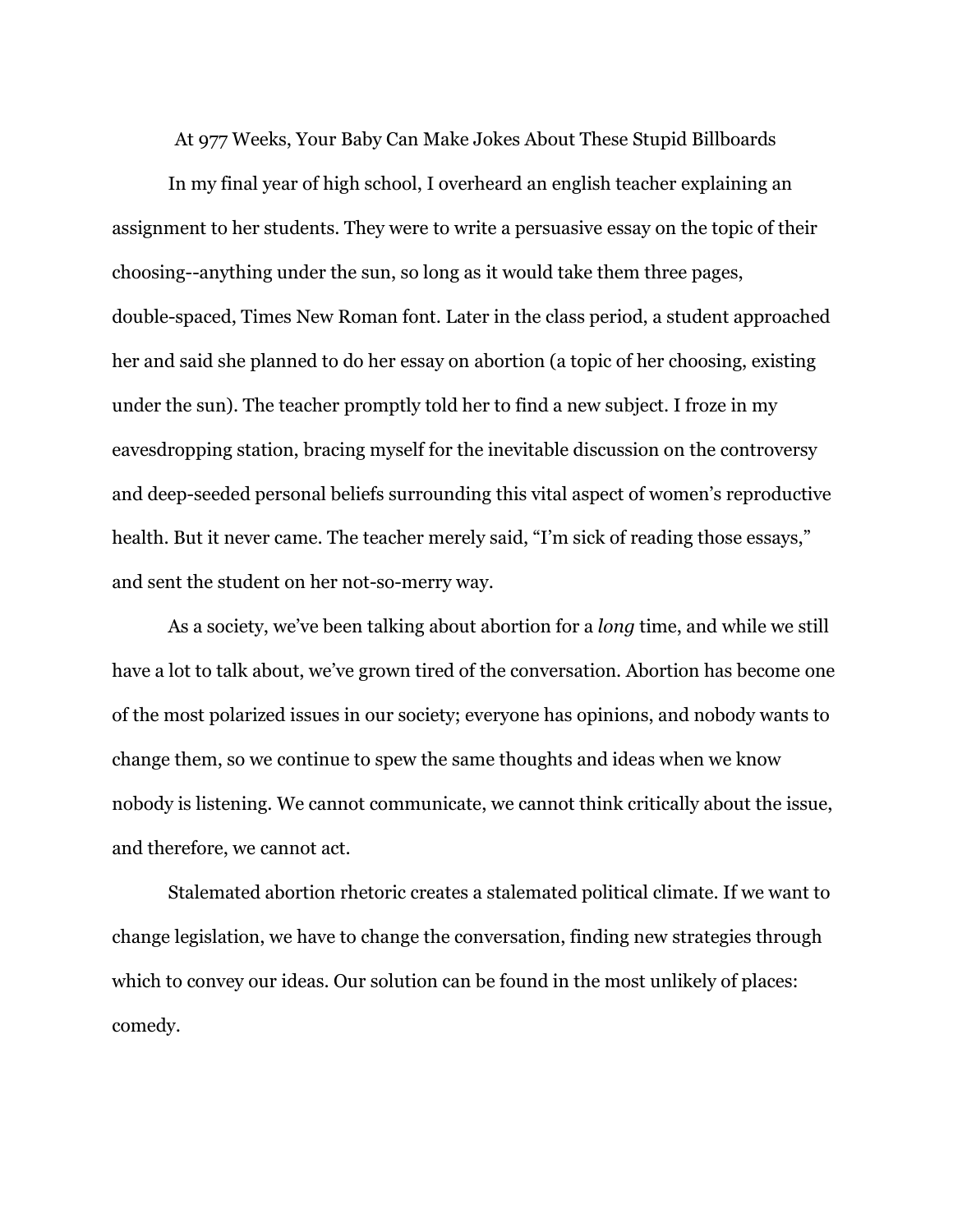Before we can get to the funny business, we need to identify the source of all this funny business. How did abortion rhetoric become so irreversibly polarized to begin with?

In *Decoding Abortion Rhetoric,* Celeste Michelle Condit tracks the evolution of public discourse between the Choice and Life movements. In the sixties, both sides used narrative to strengthen their point; the pro-Choice (then pro-reform) movement relaying the struggles of women limited to unsafe abortions, the other side weaving a Right to Life for the fetus. The sides become difficult to compare because they champion the livelihoods of different entities. Next, visual communication comes into play, anti-abortioners plastering rural billboards with guilt-tripping ultrasounds; while the fetuses they displayed were largely biologically incongruent with the standard development at time of procedure, they far outpaced the coat hanger imagery of their opponents. By the eighties, both sides had grown hostile to each other, ideologically and--sometimes--physically. The points made by activists had become extreme and polarized, leaving little room for compromise.

Condit poses this as a non-issue: while primary speakers had turned their backs on the opposition, "the political and cultural process eventually takes the decision-making out of the hands of activists and places it in the hands of a larger audience with more diffuse interests" (166). But many members of that silent majority find their own truths unspoken.

In creating *Generation Roe: Inside the Future of the Pro-Choice Movement,* Sarah Erdreich interviewed everyone from activists to doctors to patients, finding that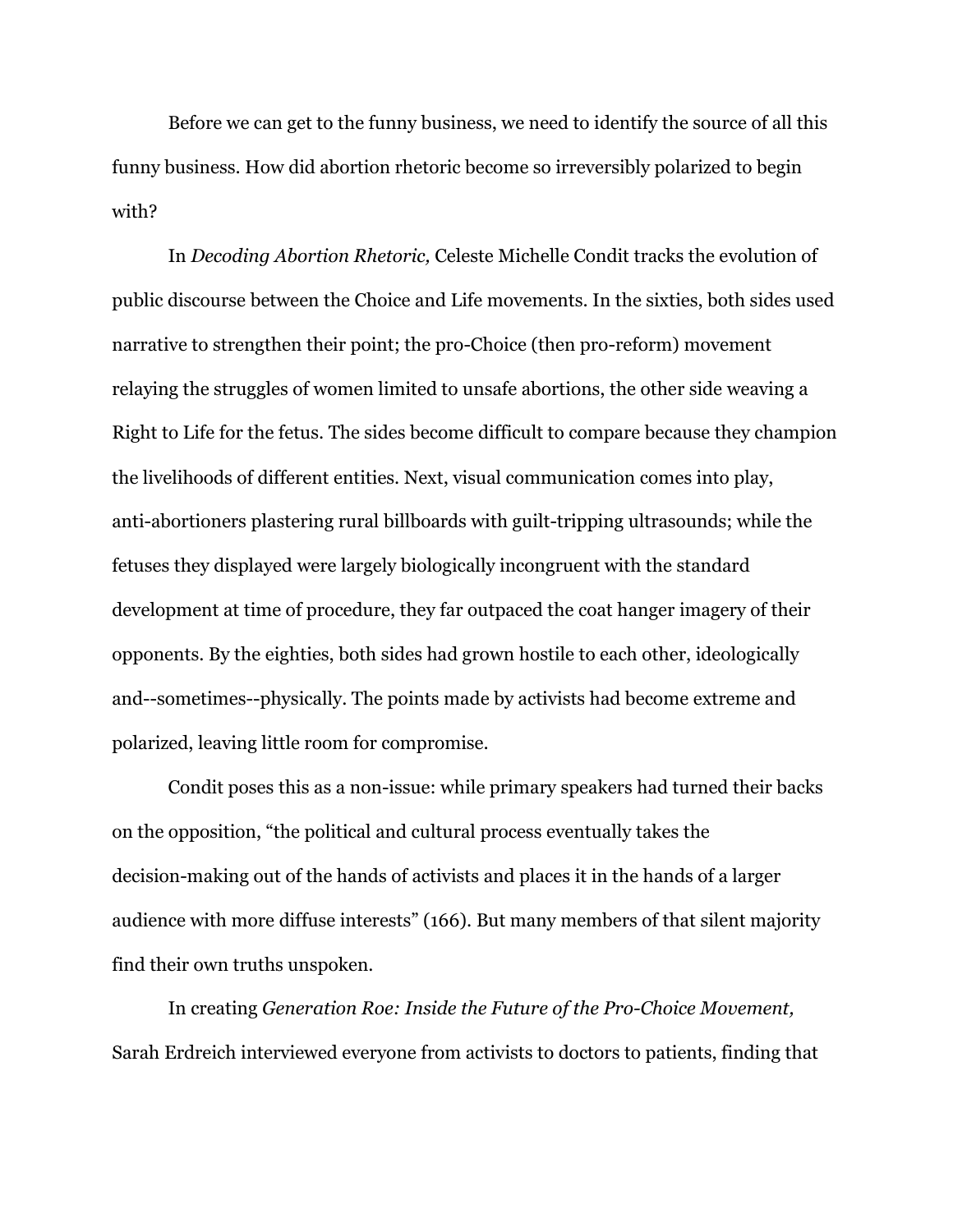even those on the inside were unhappy with their movement's rhetorical flaws. Activist Steph Harold, for instance, says "I wish we could talk about it with nuance more, but it's hard when abortion is so constantly under attack," (21) going on to explain that the pro-Choice movement ends up alienating ambivalent people or women who don't feel empowered by their abortions because of the constant reversion to war-on-women rhetoric and the need to focus on sunshine-and-rainbows abortion stories to combat pro-Life demonization. These constraints only work to further the forces that create them, because, as Erdreich explains, "Being able to talk about abortion with nuance and honesty is one way to achieve a more balanced perspective, but getting to that place even in private conversations, much less public discourse, can be difficult" (69).

So there are a few clear dilemmas that arise from abortion rhetoric as it stands today: it's preachy, it's heavy, and it's impersonal. It's clear that the conversation needs to continue, but we need to do that in a way that invites new conversants and perspectives. That's where comedy comes in.

In political discourse, we *know* somebody's selling us something, so we instinctively get our defenses up. Comedy is a lot sneakier than that. We don't look too far past the surface intent--to make us laugh--to see its deeper meanings. This is how the "new comedians" of the 1950's got to be so successful; trading gags for thought, their routines were "rhetoric more than a performance, and as such, their comedy was not only entertaining, it was also persuasive" (Meier and Schmitt xxii). The modern world has adapted traditional political discourse into a sort of *humor-atory*, blending the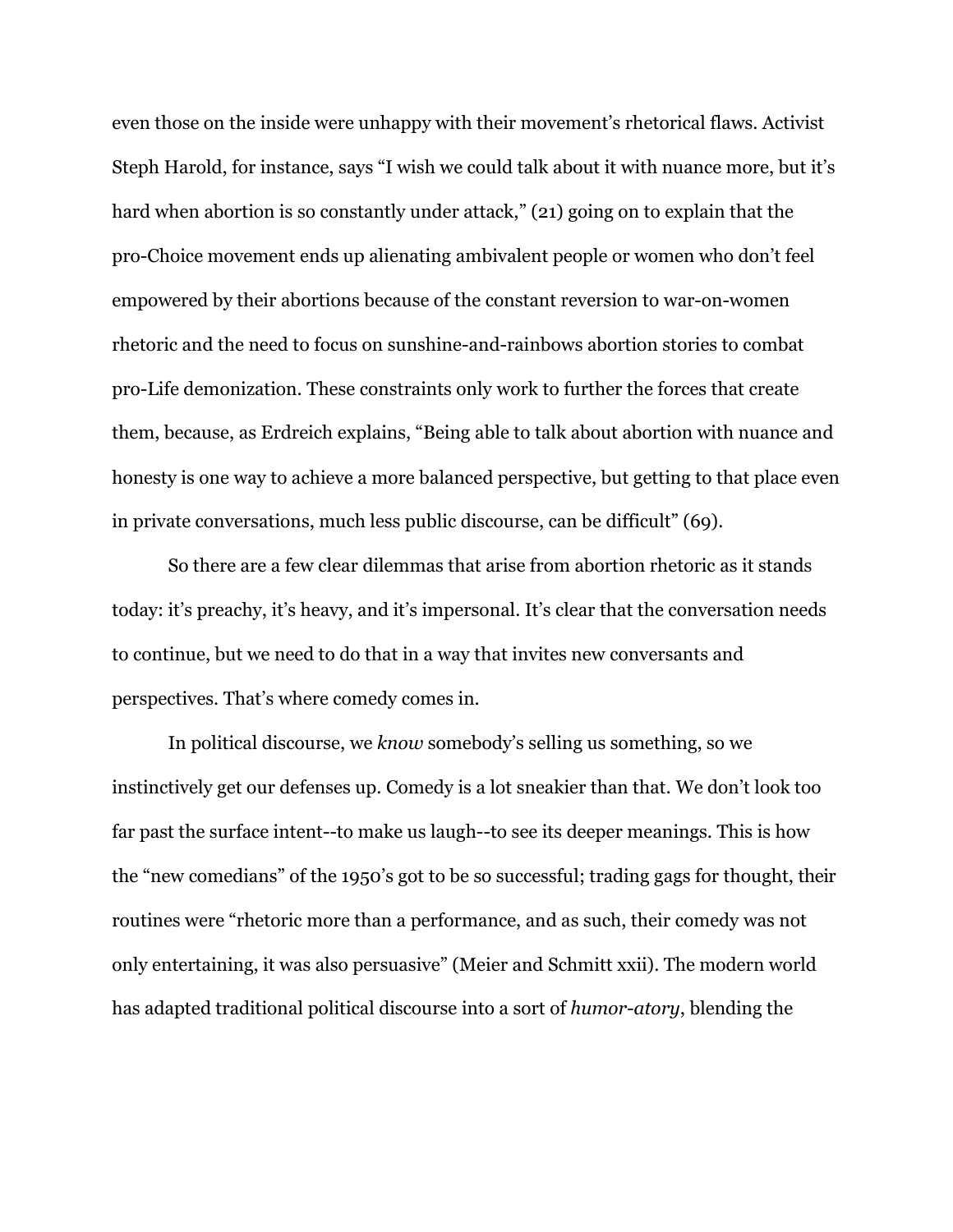subversions of comedy with the theses of politics to communicate social change through means more effective to changing demographics.

*Standing Up, Speaking Out: Stand Up Comedy and the Rhetoric of Social Change* outlines a few of the distinct benefits of humor as oratory, which directly combat some of the challenges of abortion rhetoric. First, it works against the weight inherently ingrained in the conversation. "Stand-up," the authors suggest, "carries unique potential to affect discourses for change by providing an alternative mode of expression while operating outside the rules of serious discourse" (xxii). By operating on a completely different system than the hard-hitting and polarizing rhetoric used by activists and politicians alike, comedy can make the complexities of abortion less intimidating and more inviting for the common individual.

Second, it works to highlight information that may otherwise be overlooked. *SUSO* points to Stephanie Koziski's explanation that "stand-up comedians function as cultural critics who 'jar their [audience's] sensibilities by making [them] experience the shock of recognition' and by revealing 'the hidden underpinnings of their culture'" (xxiii). This means that the comic is a vital force against the echo chambers ever present in the abortion debate, because they bring light to the facts and opinions individuals may have heard from the other side without going so far as to contextualize their consequences on those affected.

That context can be further explored in television comedy. Condit analyzes the effects of prime-time representations of abortion: "As the public argument moved from the distant realm of politics into the realm of people's lives, this persuasive cultural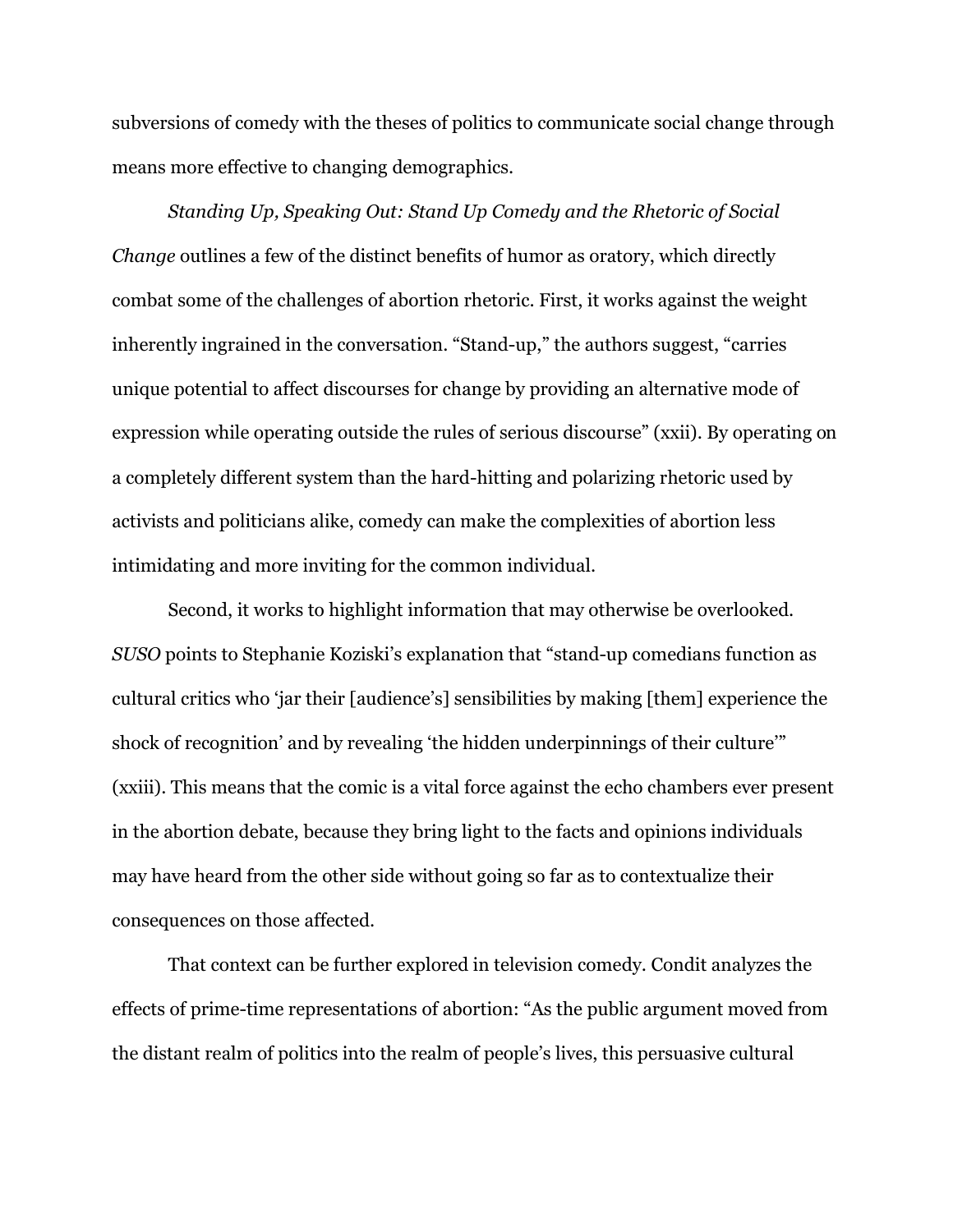medium helped to translate the abstractions of political discourse into terms of real life practices" (141). With the extended narrative structure of television, the conversation on abortion becomes less of a commentary and more of a case study, exploring how the before and after can affect people's lives in the long run. The same concept can be applied back to stand-up: when a real woman steps on stage and shows audiences a glimpse into her life in the aftermath, it's easier to imagine the real impacts of abortion. Humor is driven by communication and laughter, yes, but most importantly, it is driven by honesty, and that honesty is necessary in humanizing the topic of abortion.

Finally, comedy can help us get to the root of the issues at hand. Certain jokes may make us uncomfortable, but it is important that we be conscious of what exactly it is we are uncomfortable *about*; often, all is not as it first appears. *Taboo Comedy: Television and Controversial Humor* describes this effect as Freudian displacement: "A shift of emphasis that allows the teller of the joke to disguise the joke's aim and to reveal it at the most unexpected moment" (5). This idea is a little more complicated, but a *lot*  more universal, so let's jump right into an example.

At the 2018 White House Correspondents' dinner, comedian Michelle Wolf made the following joke:

*"Mike Pence is very anti-choice. He thinks abortion is murder, which, first of all, don't knock it 'til you try it. And when you do try, really knock it. You know, you've got to get that baby out of there.*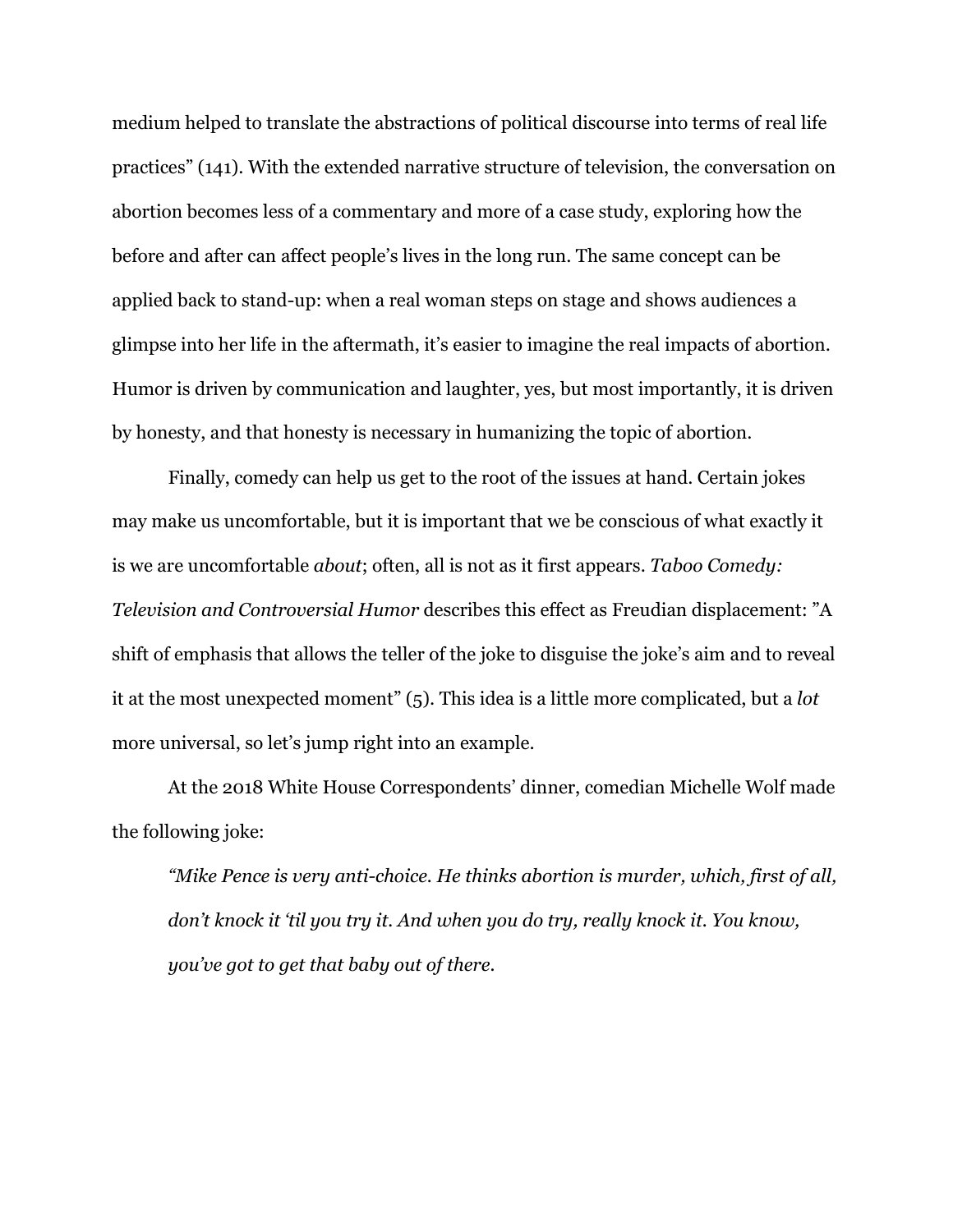*"And yeah, sure, you can groan all you want. I know a lot of you are very anti-abortion, you know, unless it's the one you got from your secret mistress. It's fun how values can waver, but good for you."*

The first half of Wolf's joke may be somewhat in bad taste, but it also isn't the joke. The *real* punchline is her riff on the room's *reaction* to the joke, where she makes a clear commentary on the very situations of many of the politicians in the room. The joke here is not about abortion itself, but about hypocrisy, a much deeper underlying issue within the public debate.

This is the common theme amongst all forms of "abortion comedy": *abortion is never the joke.* But by poking fun at the scenarios *around* the abortion, audiences pay more attention to the topic of abortion as a whole, gaining new ways to think, act, and interact with the idea within society.

Buckle up, kids; it's time for some case studies.

In 2014, Gillian Robespierre's Sundance sweetheart *Obvious Child* was referred to by-and-large as "the abortion comedy," making her and star Jenny Slate two new poster children for the pro-Choice movement. In an interview with Huffington Post, the two explain that this was not the intent of the film nor its creators.

"The movie is not a comedy about abortion," Slate clarifies, "nor do we think abortion is funny, but we think *people* are funny."

"We wanted to humanize choice and we did it through humor," Robespierre explains.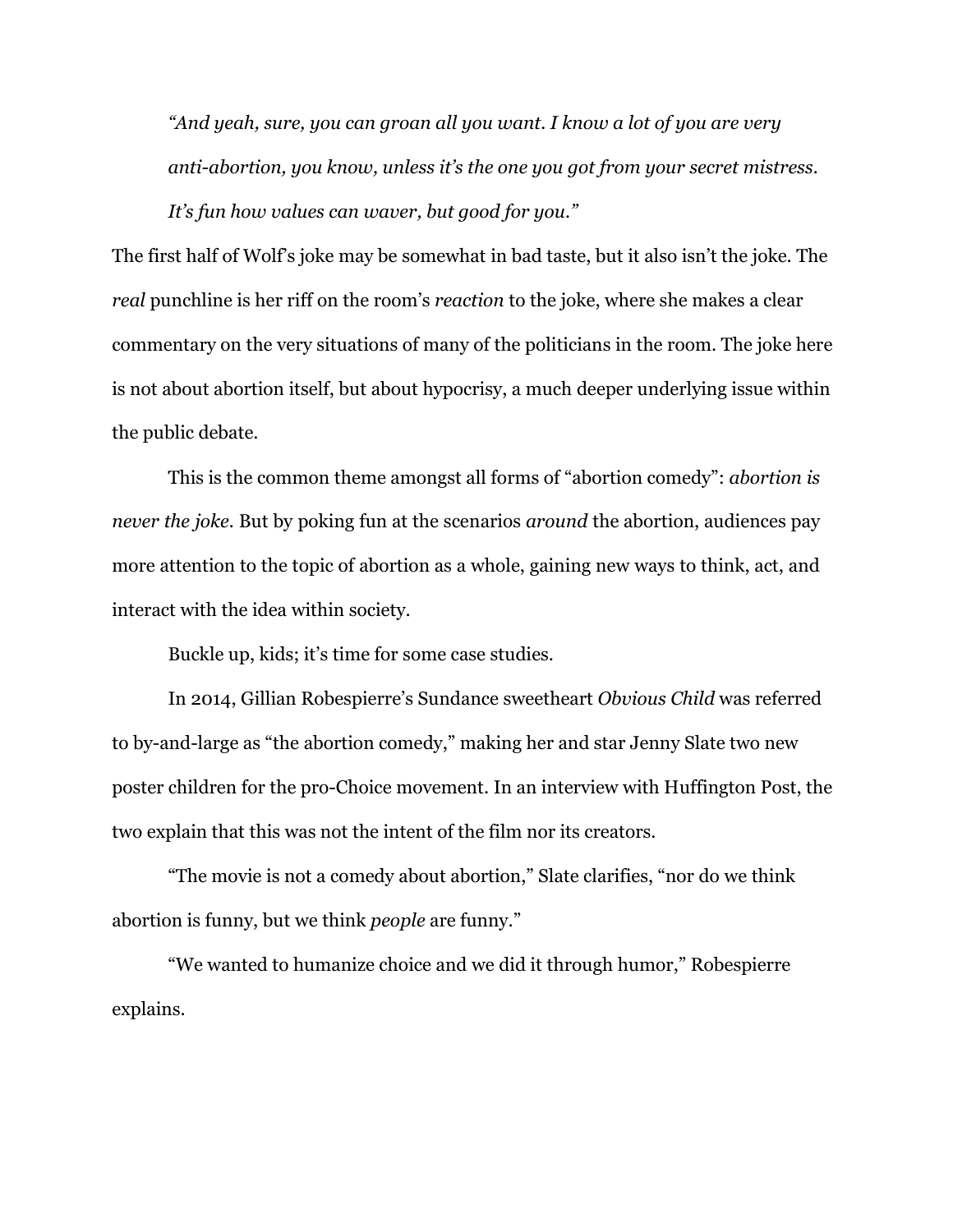*Obvious Child* saw itself through a sort of *Will and Grace* effect. As explained by *The 25 Sitcoms That Changed Television: Turning Points in American Culture,*  individuals as high up as then Vice President Joe Biden credited the show with championing same-sex marriage and encouraging support in mass audiences. The creators were flattered, but insisted this was never the intent of the program, and indeed it wasn't. The show focused on the friendship formed between a gay man and a heterosexual woman; any newfound support for same-sex marriage came from the audience's own internal thought processes. Humanizing the characters affected by an issue causes viewers to see it as a *human issue*; a human lawyer humanizes marriage, a human comedian humanizes choice. Normalcy, then, acts as a greater persuader than extremism.

The juxtaposition of the mundane and extreme can be effective in its own right. The mellow romantic comedy stylings of *Obvious Child* seem especially mind when compared to an episode of Netflix's adult animated comedy *Bojack Horseman,* entitled "*Brrap Brrap Pew Pew*." The episode follows teenage dolphin pop star Sextina Aquafina as she becomes the face of the pro-Choice movement by writing an "empowerment song" about her impending abortion. Waiting in the clinic for her own procedure, journalist Diane Nguyen is disgusted by the lazer-filled club anthem, particularly the lines *"I hope and pray to God my little fetus has a soul / Because I want it to feel pain when I eject it from my hole / [dolphin noises],"* and for good reason--it seems impossible to normalize abortion through such an abnormal (to put it lightly) disposition towards the topic. But the young girl waiting beside her puts everything back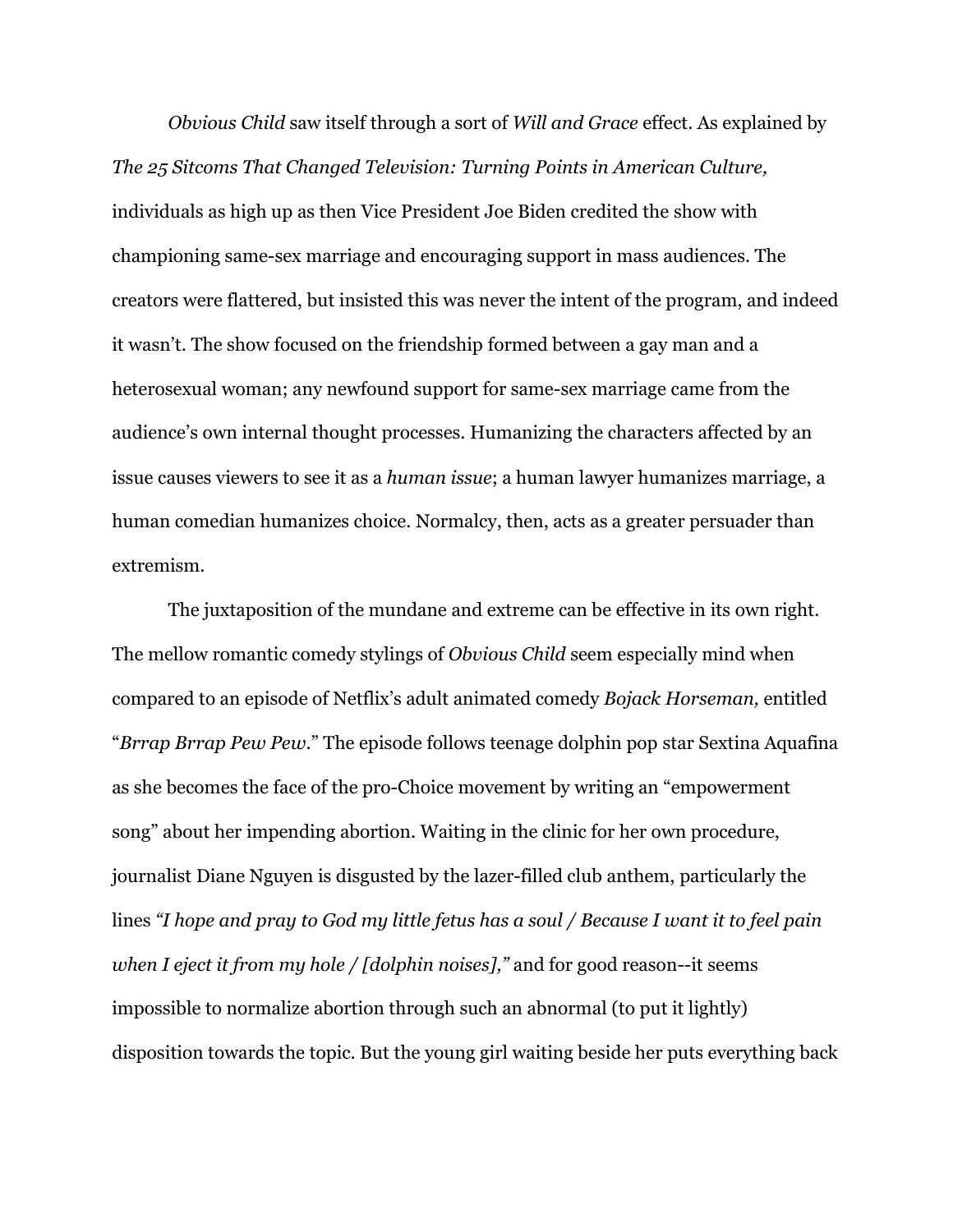into perspective: "Getting an abortion is scary, with all the protesters out front, and how you have to listen to the heartbeat and all that. And when you can joke about it, it makes it less scary, you know?" This girl reminds us who the conversation is *for,* even if the rhetoric can become a bit too much to stomach at times. She reminds us that the discussion *does* get scary, and not just because of the sudden appearance of dolphins with boobs riding coat hangers through space. And she reminds us that there *is* another way through all the commotion; a light joke can be the light at the end of the tunnel.

Of course, *talking* is one thing, *doing* is another; effective activism couldn't exist without a healthy combination of the two. That's why comedian Lizz Winstead founded the Lady Parts Justice League. The LPJL is a group of comedians that works to support independent clinics and educate about reproductive health through the very same strategies discussed here today, because they, too, found that the contemporary abortion rhetoric wasn't calling people to action. "It's not that millennials don't care about these issues," says Elizabeth Yuko, bioethicist and writer for the organization, "it's just that the message being given to them was not effective." So they changed the message, and thus changed the ways people care.

During the LPJL's *Vagical Mystery Tour* (yes, that's what it's called), comedians tour clinics in particularly hostile states. They begin by providing aid and support to the clinics' workers and patients. Then, at night, they put on a comedy set, with performers talking about their own experiences with the situation at hand. After the show, they invite one of the clinic's workers on stage to discuss sexual health issues and tell the audience exactly what they can do to help out in their own community. Here, comedy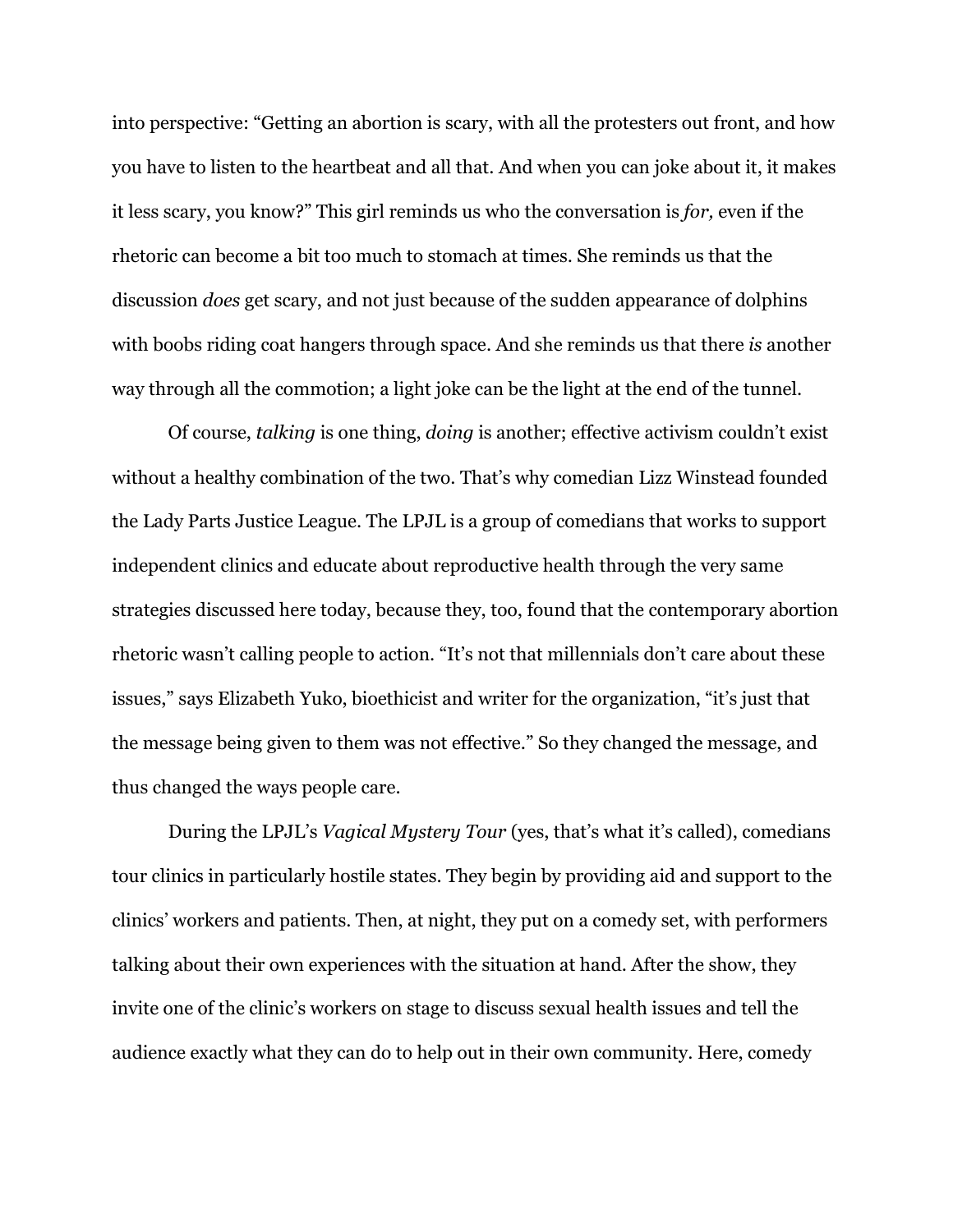both opens people up to new ideas and tells them how to put those ideas to use, thus making it a prime example of how comedy can break the abortion stalemate.

No matter what side of the issue, we can all agree that something needs to change concerning abortions in our country. The only way we can do that is to change the way we talk about it. Here, we covered how discourse created a standstill in the abortion discussion, comedy as a solution to stalemated abortion rhetoric, and how theories of humor are already being applied to the abortion conversation to great effect. Current trajectories estimate that one in three women will get an abortion in her lifetime (Jones and Jerman), and that's no laughing matter. But when we can make light of the situation, we can destigmatize the issue, support the women it affects, decrease polarization and hostility, and learn to listen to all viewpoints. We can make this a topic we *want* to talk about because we *want* to solve it.

Abortion is hard to talk about. Abortion is hard to go through. Abortion is just plain hard. Comedy reminds us that even in the hardest of times, laughter is not inconceivable.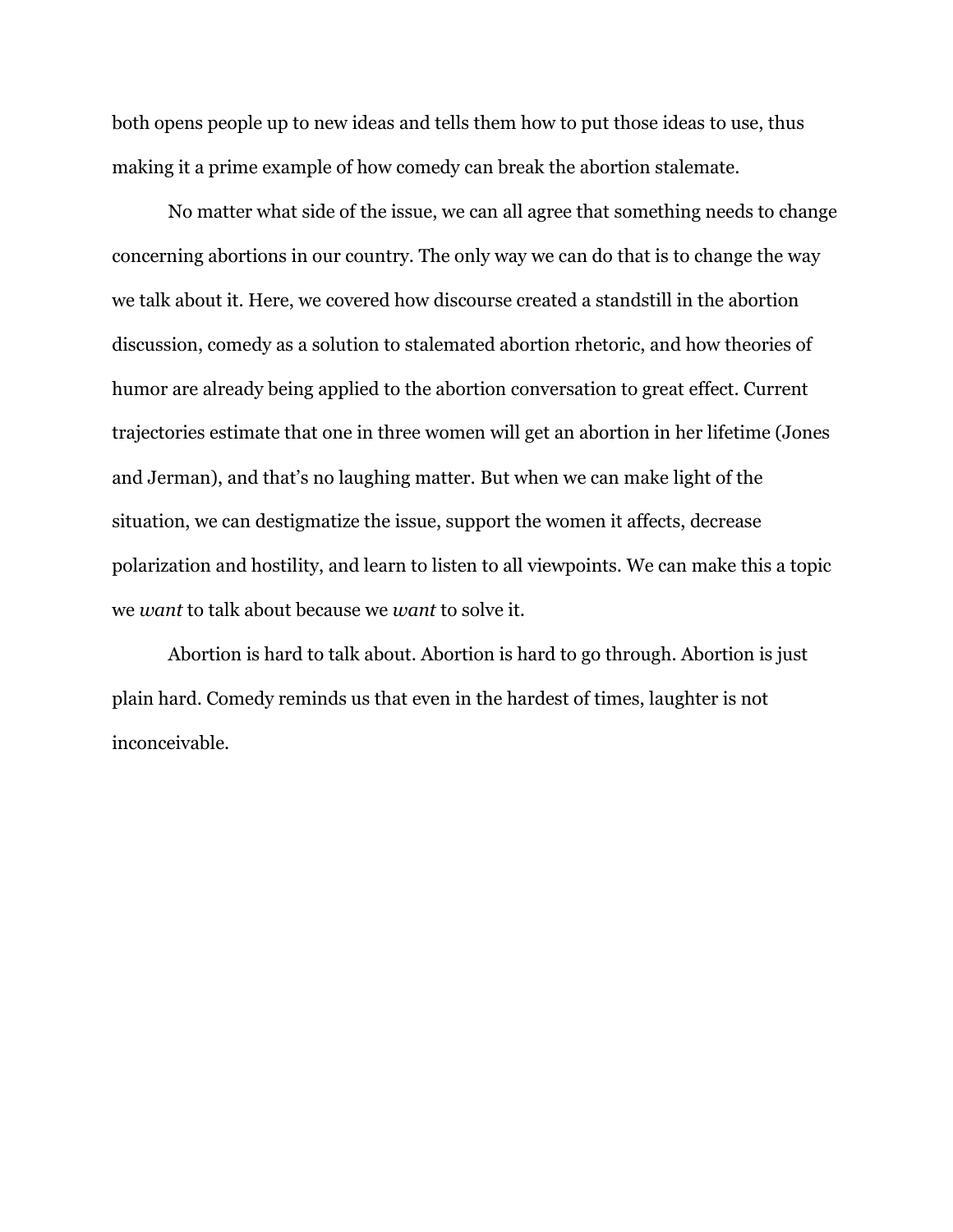#### Works Cited

Bucaria, Chiara, and Luca Barra, editors. *Taboo Comedy: Television and Controversial Humour.* Palgrave Macmillan, 2016.

A collection of essays exploring the use of controversial humor in several forms of television: sitcoms, sketch shows, stand-up specials, and so forth. Early essays discuss the basic strategies of comedy as a medium, and how taboo topics fit into the patterns and tactics we expect. Later, they go into what topics are deemed controversial in comedy, what groups are affected by these stigmas, and how those groups use comedy to combat those stigmas.

This piece was relevant because it dives into the broader phenomenon abortion comedy falls under. It set out a framework for how and why taboo comedy is used, which could be easily applied in an analysis of the pieces discussed in this essay.

# Calo, Joanna. "Brrap Brrap Pew Pew." *Bojack Horseman,* Season 3, episode 6, Netflix, 22 July 2016.

Episode six of the third season of Netflix's original animated comedy, *Bojack Horseman.* The episode discusses abortion through two different plotlines. First, a main character, Diane Nguyen, discovers that she's pregnant, and decides to get an abortion. While she has no regrets about the decision, it causes her a great deal of anxiety, which leads to the hijinks the comedy in the episode revolves around: she accidentally posts "I'm getting an abortion" on the twitter of her client, teen popstar Sextina Aquafina. The second narrative follows Sextina carrying out this faux-abortion, and becoming an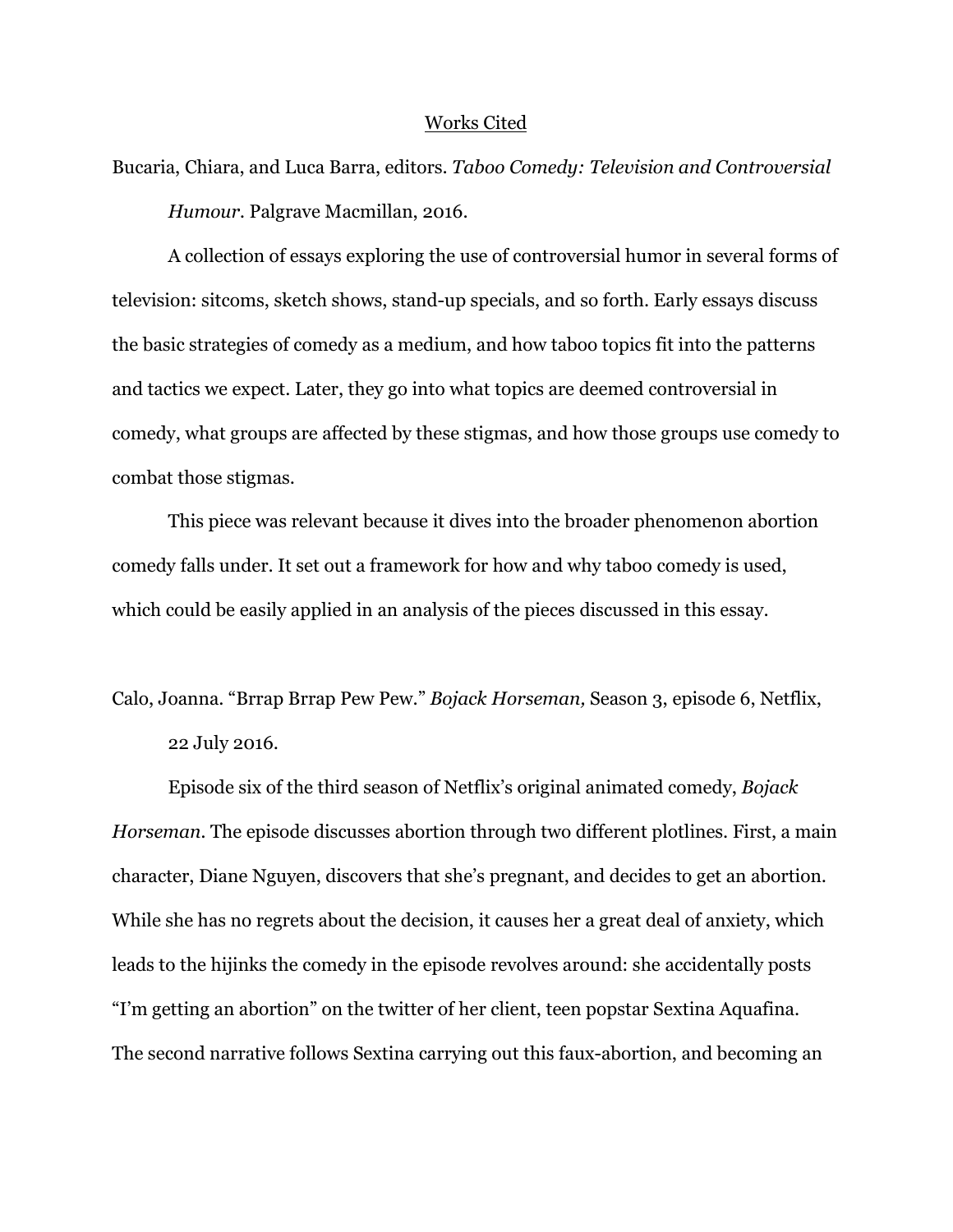outrageous advocate for abortion in the process, writing a song in which she shoots her fetus with a laser gun and live streaming a fake procedure on TV.

The episode is one of the most extreme cases of tackling abortion in comedy, meaning it's essential to look at in order to understand the most radical applications of this topic. It is clear about its message: laughing about abortion makes it easier to deal with; this thesis vouches for every other piece of comedy taking on the topic of abortion.

#### Condit, Celeste Michelle. *Decoding Abortion Rhetoric: Communicating Social Change.*

University of Illinois Press, 1990.

An in-depth look at the rhetoric used on both sides of the abortion rhetoric throughout history. It looks at the specific language and rhetorical strategies used by pro-life and pro-choice activists, as well as who is taking part in the conversation about abortion and how that impacts the course of social and legislative action.

This piece describes the full development of the national abortion debate and how that has led to the current stalemate. It paints a clear picture of why we are where we are in the present day as far as abortion politics go. The rhetorical strategies described here can easily be contrasted with the rhetoric of comedy, and thus can be used to prove humor as a viable solution to the aforementioned stalemate.

Erdreich, Sarah. *Generation Roe: Inside the Future of the Pro-Choice Movement.* Seven Stories Press, 2013.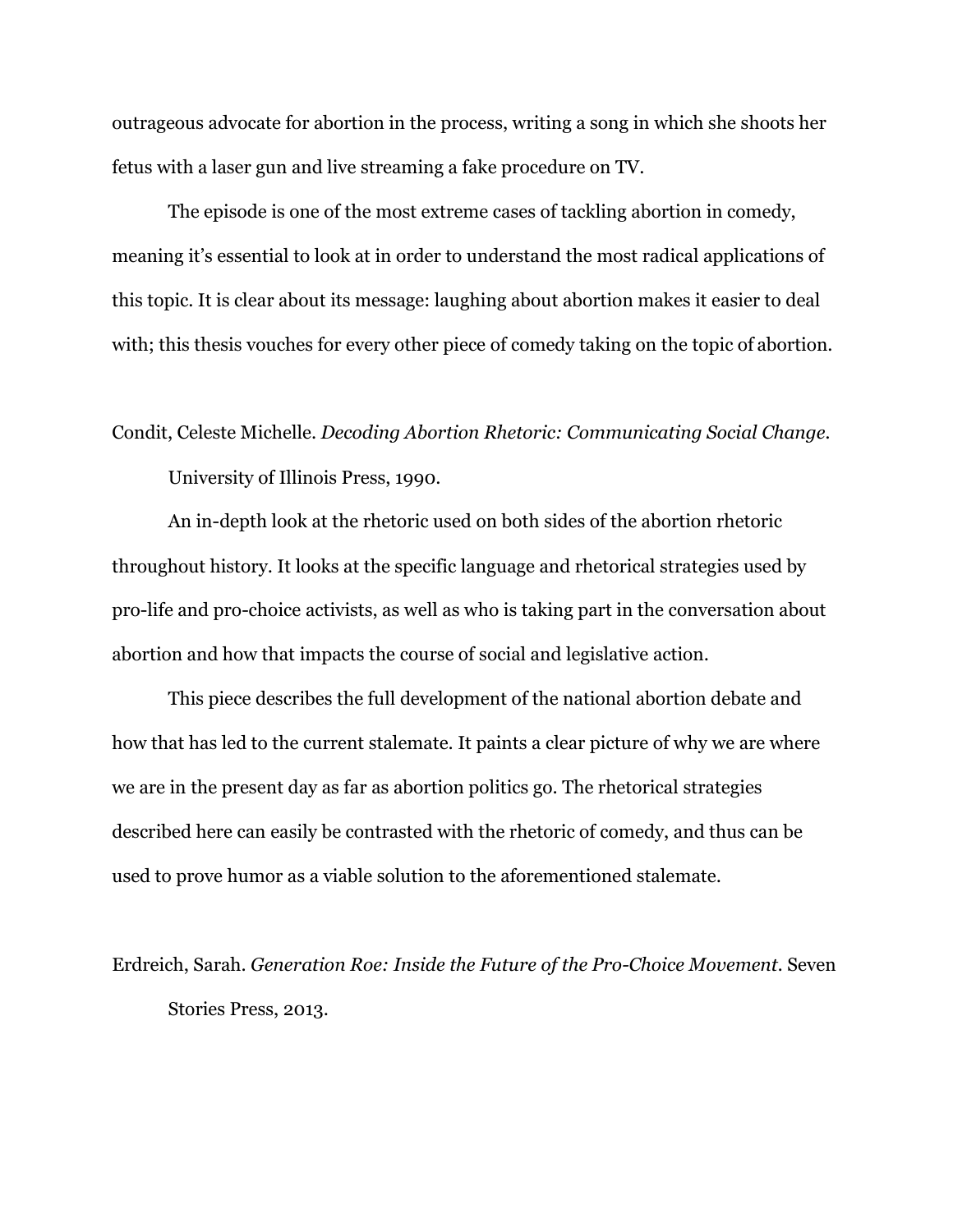Referring to the abortion debate as a touchstone of American controversy, Erdeich aims to point out the similarities between the two opposing sides in effort to iron out the current conversation. Tackling the most commonplace arguments against abortion one by one, she works to prove abortion as a fundamental, nonpartisan human right.

Whereas *Decoding Abortion Rhetoric* Dug into the history of abortion language and conversation, this book looks at the future and offers solutions to the stalemated discussion. It emphasizes the importance and difficulty of speaking of abortion with honesty and nuance, which is not a far reach from speaking out through a comedic lens. It vouches for removing political overtones from the conversation--overtones which could easily be replaced with humor.

"Jenny Slate Explains Why 'Obvious Child' Isn't An 'Abortion Comedy'." *The Huffington Post*, TheHuffingtonPost.com, 17 June 2014,

[www.huffingtonpost.com/entry/jenny-slate-explains-why-obvious-child-isnt-an](http://www.huffingtonpost.com/entry/jenny-slate-explains-why-obvious-child-isnt-an-)abortion-comedy\_us\_5b5762cce4b07de723e98482.

An interview with the director of Obvious Child, Gillian Robespierre, and its lead actress, Jenny Slate. The two discuss the controversy the film has received for its comedic tone surrounding the subject of abortion, and insist that the film is not a comedy *about* abortion, but a comedy *around* abortion.

This interview is an important piece to include amongst other examples of abortion in comedy because it goes beyond mere analysis of media; it is two female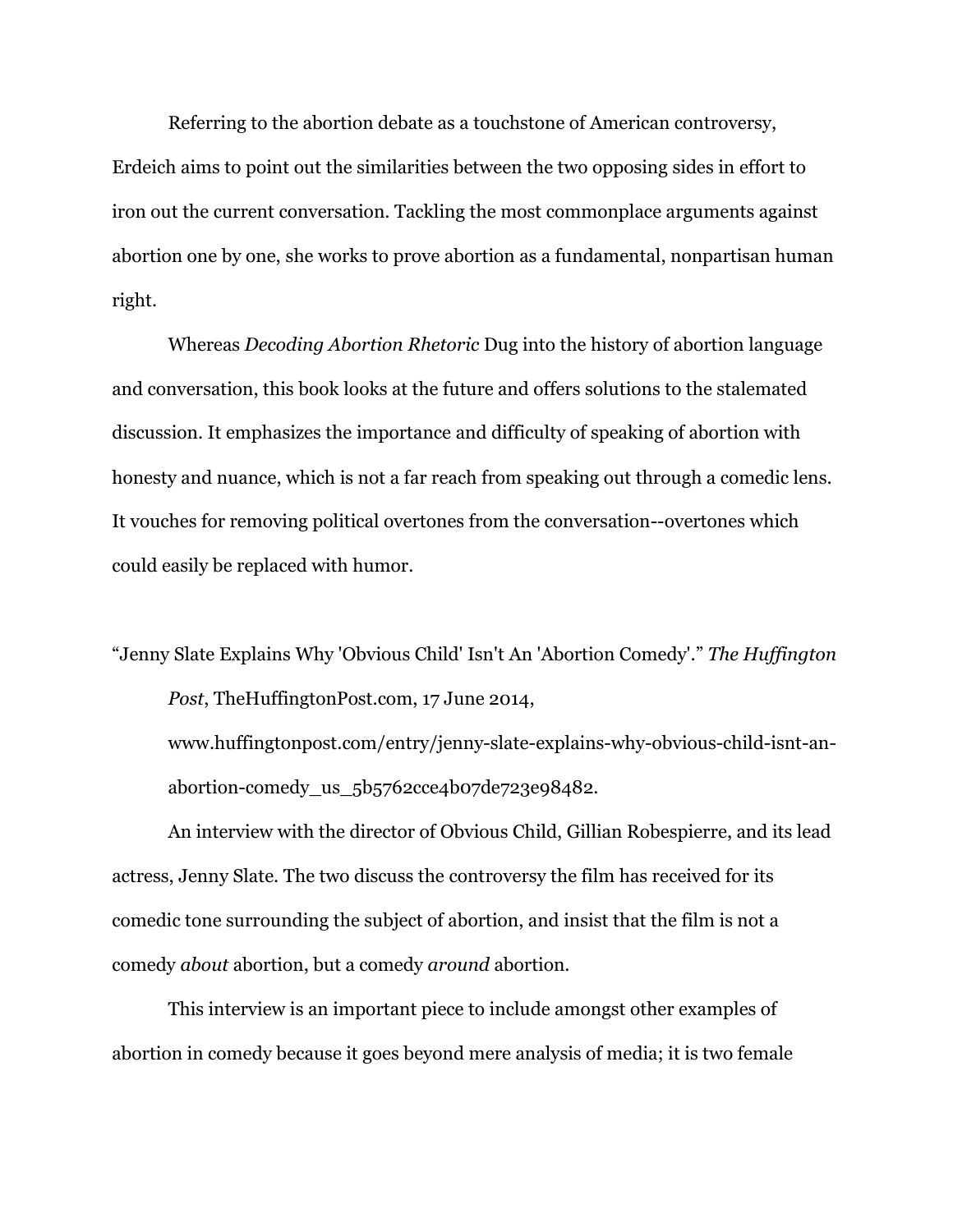creators in the comedy industry specifically explaining the intent and impact of pairing abortion with this type of humorous rhetoric. The two make the important point that abortion comedy does not poke fun at abortion itself, but rather proves that comedy can still exist in the presence of abortion--abortion is the situation and not the punchline. This is important to understand for those who might be turned off by abortion comedy, as it significantly softens the blow and makes the conversation a little easier to listen to for those who need to hear it most.

Jones, Rachel K. and Jenna Jerman, "Population Group Abortion Rates and Lifetime Incidence of Abortion: United States, 2008–2014", *American Journal of Public Health* 107, no. 12 (December 1, 2017): pp. 1904-1909.

A survey conducted quantifying rates of abortion across age, income, and race and ethnicity. The survey describes how common abortions are among American women in recent years, as well as how those rates differ for women of different demographics. It found that overall, abortion rates have decreased, although they remain fairly common; it also found that the percent decrease has not been uniform across backgrounds.

The results of this survey show that abortion is still a common enough factor of American life for the conversation to be relevant; it proves that no matter how U.S. society has changed, the topic of abortion is still far from something that can be swept under the rug. There are plenty of women who need to hear stories of abortion like their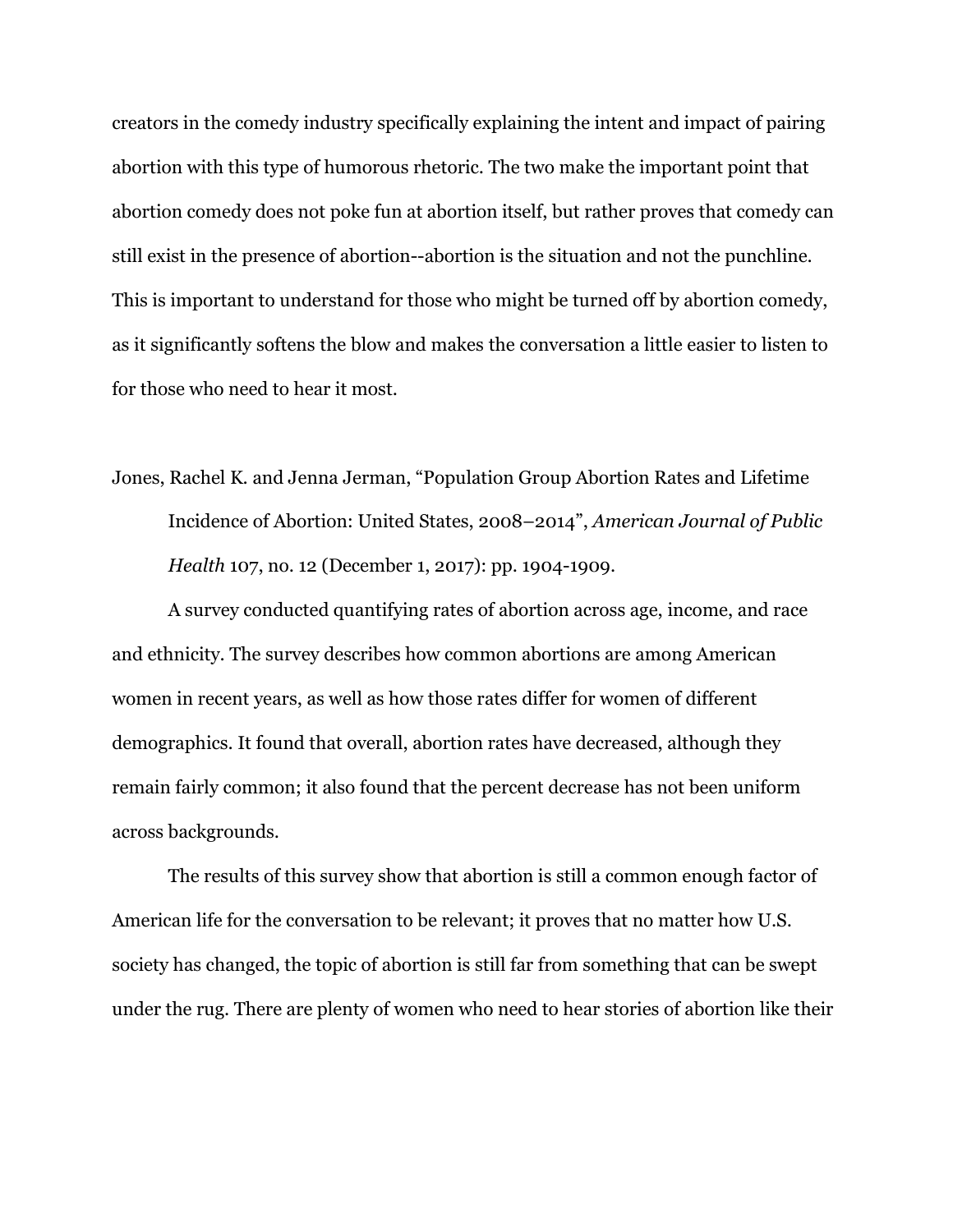own, and there are plenty of women who are able to tell those stories in whatever medium they see fit.

Meier, Matthew R., and Casey R. Schmitt. *Standing Up, Speaking Out: Stand-Up Comedy and the Rhetoric of Social Change.* Routledge, 2017.

This book describes stand-up comedy as a distinct rhetorical technique, on par with formal speeches. It remains relatively unaffected in terms of censorship, unlike other forms of comedy, and thus is more equipped to tackle many hard-hitting issues with tact and elicit results. It describes significant ways in which stand-up has been used to further specific political debates.

The piece validates comedy as a legitimate and subversive method of sustaining public discourse on controversial topics. It proves that comedy is capable of having an impact on the social and political landscape. It lays out the specific rhetorical strategies of stand-up comedy, which can be applied in analysis of other abortion related stand-up pieces within this essay, such as Michelle Wolf's performance at the White House Correspondents' Dinner and the efforts of the Lady Parts Justice League. It allows for an explanation of the nuanced differences between stand-up comedy and television, while emphasizing the common underpinnings of the two.

Wolf, Michelle. White House Correspondents' Dinner monologue. Washington D.C. April 28, 2018.